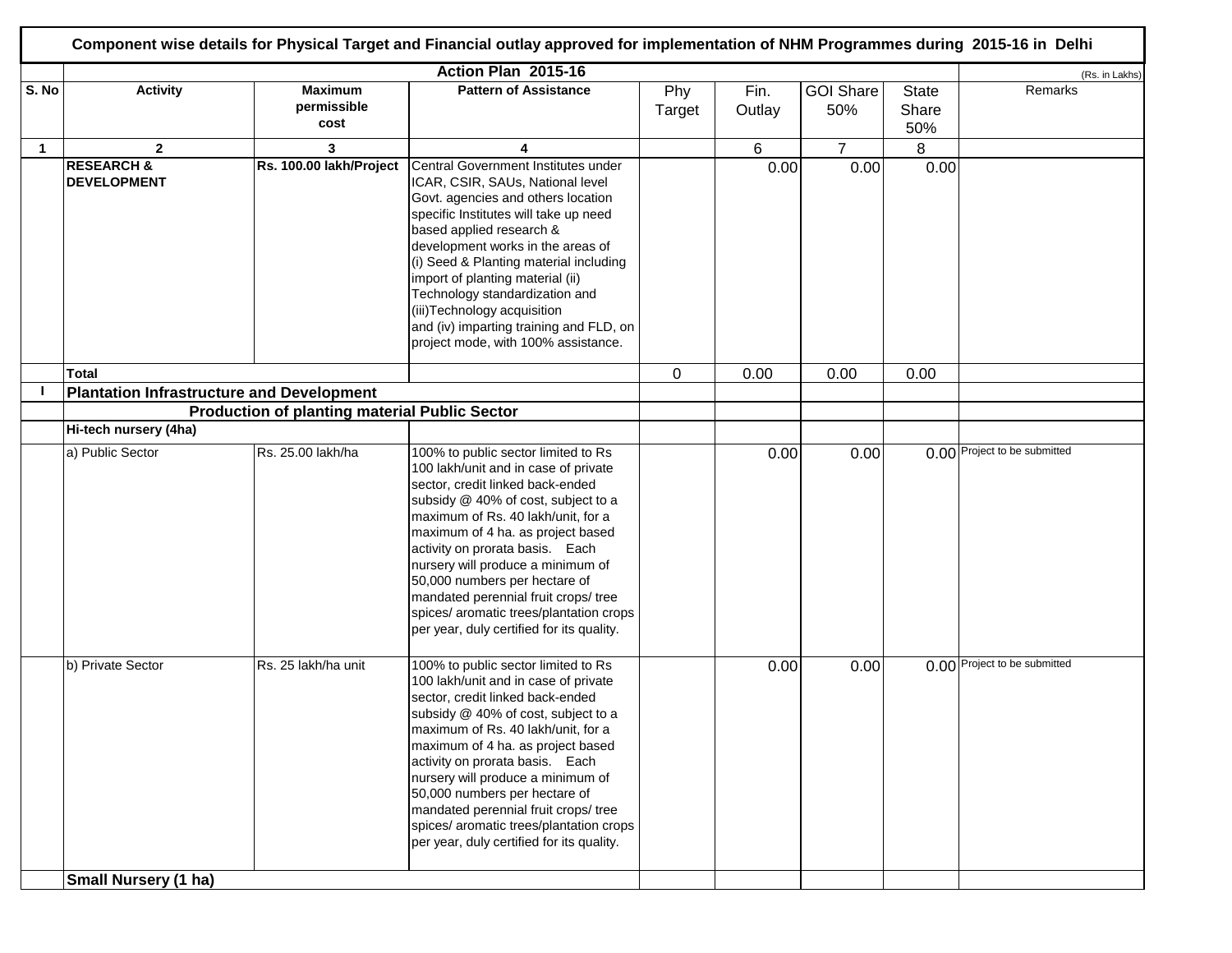| a) Public Sector                                                   | Rs. 15 lakh/one ha unit                                      | 100% to public sector and in case of<br>private sector, credit linked back-<br>ended subsidy @ 50% of cost, subject<br>to a maximum of Rs. 7.50 lakh/unit, as<br>project based activity. Each nursery<br>will produce a minimum of 25,000<br>numbers of mandated perennial<br>vegetatively propagated fruit<br>plants/tree spices/plantation crops                                                            |                | 0.00 | 0.00 |      | 0.00 Minutes of SLEC meeting to be<br>submitted along with details of<br>beneficiareis, locaiton, bank loan etc<br>to facilitate release of funds. |
|--------------------------------------------------------------------|--------------------------------------------------------------|---------------------------------------------------------------------------------------------------------------------------------------------------------------------------------------------------------------------------------------------------------------------------------------------------------------------------------------------------------------------------------------------------------------|----------------|------|------|------|----------------------------------------------------------------------------------------------------------------------------------------------------|
|                                                                    |                                                              | aromatic plants, per year, duly certified<br>for its quality.                                                                                                                                                                                                                                                                                                                                                 |                |      |      |      |                                                                                                                                                    |
| b) Private Sector                                                  | Rs. 15 lakh/one ha unit                                      | 100% to public sector and in case of<br>private sector, credit linked back-<br>ended subsidy of cost, subject to a<br>maximum of Rs. 7.50 lakh/unit, as<br>project based activity. Each nursery<br>will produce a minimum of 25,000<br>numbers of mandated perennial<br>vegetatively propagated fruit<br>plants/tree spices/plantation crops per<br>year, aromatic plants, duly certified for<br>its quality. |                | 0.00 | 0.00 | 0.00 | do                                                                                                                                                 |
| Upgrading nursery Infrastructure to meet acceditation norms (4 ha) |                                                              |                                                                                                                                                                                                                                                                                                                                                                                                               |                |      |      |      |                                                                                                                                                    |
| a) Public Sector                                                   | to<br>Rs.<br>Up<br>lakh/nursery of 4 ha, on<br>prorata basis | 10.00 100% of Public Sector                                                                                                                                                                                                                                                                                                                                                                                   | $\overline{2}$ | 5.00 | 2.50 | 2.50 |                                                                                                                                                    |
| b) Private sector                                                  | to<br>Up<br>Rs.<br>prorata basis                             | 10.00 50% of cost to Private sector subject<br>lakh/nursery of 4 ha, on to a maximum of Rs. 5.00<br>lakh/nursery.                                                                                                                                                                                                                                                                                             | 4              | 5.00 | 2.50 | 2.50 |                                                                                                                                                    |
| <b>Strengthening of existing Tissue Culture (TC) units</b>         |                                                              |                                                                                                                                                                                                                                                                                                                                                                                                               |                |      |      |      |                                                                                                                                                    |
| a) Public Sector                                                   | Rs. 20.00 lakh                                               | 100% of cost to public sector                                                                                                                                                                                                                                                                                                                                                                                 |                | 0.00 | 0.00 | 0.00 |                                                                                                                                                    |
| b) Private sector                                                  | Rs. 20.00 lakh                                               | 50% of cost to private sector                                                                                                                                                                                                                                                                                                                                                                                 |                | 0.00 | 0.00 | 0.00 |                                                                                                                                                    |
| Setting up of new TC Units.                                        |                                                              |                                                                                                                                                                                                                                                                                                                                                                                                               |                |      |      |      |                                                                                                                                                    |
| a) Public Sector                                                   | Rs. 250.00 lakh                                              | 100% of cost to public sector                                                                                                                                                                                                                                                                                                                                                                                 |                | 0.00 | 0.00 |      | 0.00 Project to be submitted                                                                                                                       |
| b) Private sector                                                  | Rs. 250.00 lakh                                              | 40% of cost to private sector                                                                                                                                                                                                                                                                                                                                                                                 |                | 0.00 | 0.00 |      | 0.00 Project to be submitted                                                                                                                       |
| Seed production for vegetables and spices                          |                                                              |                                                                                                                                                                                                                                                                                                                                                                                                               |                |      |      |      |                                                                                                                                                    |
| Open pollinated crops                                              |                                                              |                                                                                                                                                                                                                                                                                                                                                                                                               |                |      |      |      |                                                                                                                                                    |
| a) Public Sector                                                   | Rs. 35,000/ha                                                | 100% of cost, limited to 5 ha.<br>Output<br>target of seed for each crop will be<br>fixed by the individual state.                                                                                                                                                                                                                                                                                            |                | 0.00 | 0.00 | 0.00 |                                                                                                                                                    |
| b) Private sector                                                  | Rs. 35,000/ha                                                | 35% in general areas and 50% in NE<br>& Himalayan States, Tribal Sub Plans<br>(TSP) areas, Andaman & Nicobar &<br>Lakshadweep Islands, limited to 5 ha.<br>Output target of seed for each crop will<br>be fixed by the individual state.                                                                                                                                                                      |                | 0.00 | 0.00 | 0.00 |                                                                                                                                                    |
| <b>Hybrid seeds</b>                                                |                                                              |                                                                                                                                                                                                                                                                                                                                                                                                               |                |      |      |      |                                                                                                                                                    |
| a) Public Sector                                                   | Rs. 1.50 lakh/ha                                             | 100% of cost, limited to 5 ha.<br>Output<br>target of seed for each crop will be<br>fixed by the individual state.                                                                                                                                                                                                                                                                                            |                | 0.00 | 0.00 | 0.00 |                                                                                                                                                    |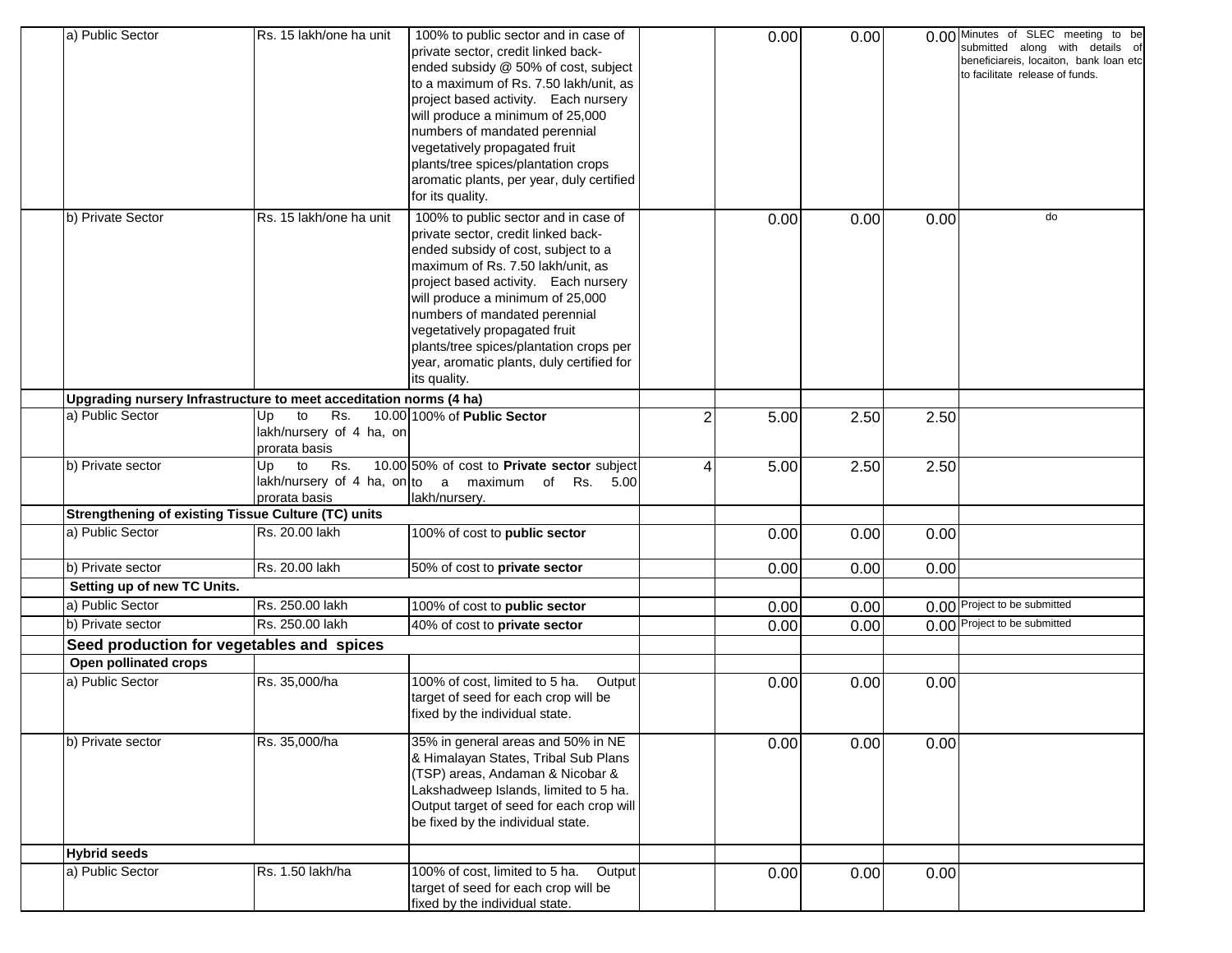|              | b) Private sector                                       | Rs. 1.50 lakh/ha                                     | 35% in general areas and 50% in NE                                                       |        | 0.00  | 0.00  | 0.00  |                                      |
|--------------|---------------------------------------------------------|------------------------------------------------------|------------------------------------------------------------------------------------------|--------|-------|-------|-------|--------------------------------------|
|              |                                                         |                                                      | & Himalayan States, Tribal Sub Plans                                                     |        |       |       |       |                                      |
|              |                                                         |                                                      | (TSP) areas, Andaman & Nicobar &                                                         |        |       |       |       |                                      |
|              |                                                         |                                                      |                                                                                          |        |       |       |       |                                      |
|              |                                                         |                                                      | Lakshadweep Islands, limited to 5 ha.                                                    |        |       |       |       |                                      |
|              |                                                         |                                                      | Output target of seed for each crop will<br>be fixed by the individual state.            |        |       |       |       |                                      |
|              |                                                         |                                                      |                                                                                          |        |       |       |       |                                      |
|              |                                                         |                                                      |                                                                                          |        |       |       |       |                                      |
|              |                                                         |                                                      | Import of planting material for trial & demonstration purpose (By State Government, PSU) |        |       |       |       |                                      |
|              | a) Public sector                                        | Rs. 100.00 lakh                                      | 100% of cost for State Govt. PSUs,                                                       |        | 0.00  | 0.00  | 0.00  | do                                   |
|              |                                                         |                                                      | as project based                                                                         |        |       |       |       |                                      |
|              | <b>Seed infrastructure</b>                              |                                                      |                                                                                          |        |       | 0.00  | 0.00  |                                      |
|              | a) Public sector                                        | Rs. 200.00 lakh                                      | 100% of cost                                                                             |        | 0.00  | 0.00  | 0.00  |                                      |
|              | b) Private sector                                       | Rs. 200.00 lakh                                      | 50% of cost                                                                              |        | 0.00  | 0.00  | 0.00  |                                      |
|              | Sub-total Planting material                             |                                                      |                                                                                          | 6.00   | 10.00 | 5.00  | 5.00  |                                      |
| $\mathbf{2}$ |                                                         | Establishment of new gardens / Area Expansion        |                                                                                          |        |       |       |       |                                      |
|              |                                                         |                                                      |                                                                                          |        |       |       |       |                                      |
|              |                                                         | Vegetable (For maximum area of 2 ha per beneficiary) |                                                                                          |        |       |       |       |                                      |
|              | Hybrid                                                  | Rs.50,000/ha                                         | 40% of cost in general areas                                                             | 104    | 20.80 | 10.40 | 10.40 |                                      |
|              | Sub-total                                               |                                                      |                                                                                          | 104    | 20.80 | 10.40 | 10.40 |                                      |
| 3            | Flowers (For a maximum of 2 ha per beneficiary)         |                                                      |                                                                                          |        |       |       |       |                                      |
|              | <b>Cut flowers</b>                                      |                                                      |                                                                                          |        |       |       |       |                                      |
|              | <b>Small &amp; Marginal Farmers</b>                     | Rs. 1.00 lakh/ha                                     | 40% of cost                                                                              | 20.0   | 8.00  | 4.00  | 4.00  |                                      |
|              | Other farmers                                           | do                                                   | 25% of the cost                                                                          |        | 0.00  | 0.00  | 0.00  |                                      |
|              | <b>Bulbulous flowers</b>                                |                                                      |                                                                                          |        |       |       |       |                                      |
|              | Small & Marginal Farmers                                | Rs. 1.50 lakh/ha                                     | 40 % of the cost                                                                         | 20.0   | 12.00 | 6.00  | 6.00  |                                      |
|              | Other farmers                                           | do                                                   | 25% of cost                                                                              |        | 0.00  | 0.00  | 0.00  |                                      |
|              | <b>Loose Flowers</b>                                    |                                                      |                                                                                          |        |       |       |       |                                      |
|              | Small & Marginal Farmers                                | Rs. 40,000/ha                                        | 40% of cost                                                                              | 100.0  | 16.00 | 8.00  | 8.00  |                                      |
|              | Other farmers                                           | do                                                   | 25% of cost                                                                              |        | 0.00  | 0.00  | 0.00  |                                      |
|              | <b>Sub-total flowers</b>                                |                                                      |                                                                                          | 140.0  | 36.00 | 18.00 | 18.00 |                                      |
|              | <b>Grand Total Area Expansion</b>                       |                                                      |                                                                                          | 244.00 | 56.80 | 28.40 | 28.40 |                                      |
|              | <b>Grand Total Area Expansion maintenance</b>           |                                                      |                                                                                          | 0.00   | 0.00  | 0.00  | 0.00  |                                      |
| 5            |                                                         | <b>Protected cultivation</b>                         |                                                                                          |        |       |       |       |                                      |
|              | d) Shade Net House                                      |                                                      |                                                                                          |        |       | 0.00  | 0.00  |                                      |
|              | iii) Bamboo structure                                   | Rs.360/Sq.m                                          | 50% of cost limited to 20 units (each                                                    | 1.00   | 18.00 | 9.00  | 9.00  |                                      |
|              |                                                         |                                                      | unit not to exceed<br>200 sq.                                                            |        |       |       |       |                                      |
|              |                                                         |                                                      | m) per beneficiary.                                                                      |        |       |       |       |                                      |
|              | Sub-total protected cultivation                         |                                                      |                                                                                          | 1.00   | 18.00 | 9.00  | 9.00  |                                      |
|              | <b>Adoption Organic Farming</b>                         |                                                      |                                                                                          |        |       |       |       |                                      |
|              | iii) Vermi compost Units /organic input production unit |                                                      |                                                                                          |        |       |       |       |                                      |
|              | i) Vermi compost Units                                  | Rs.1,00,000/ unit for                                | 50% of cost conforming to the size of                                                    |        | 0.00  | 0.00  |       | 0.00 Designs para meter of HDPE beds |
|              |                                                         | permanent structure and                              | the unit of 30'x8'x2.5' dimension of                                                     |        |       |       |       | will conformer to BIS standards (IS  |
|              |                                                         |                                                      | Rs. 16,000/unit for HDPE   permanent structure to be                                     |        |       |       |       | 15907:2010)                          |
|              |                                                         | Vermibed.                                            | administered on pro-rata basis. 50% of                                                   |        |       |       |       |                                      |
|              |                                                         |                                                      | cost conforming to the size of 96 cft                                                    |        |       |       |       |                                      |
|              |                                                         |                                                      | (12'x4'x2') and IS 15907:2010 to be                                                      |        |       |       |       |                                      |
|              |                                                         |                                                      | administered on pro-rata basis.                                                          |        |       |       |       |                                      |
|              |                                                         |                                                      |                                                                                          |        |       |       |       |                                      |
|              | ii) Vermibeds                                           | do                                                   | do                                                                                       | 20     | 1.60  | 0.80  | 0.80  |                                      |